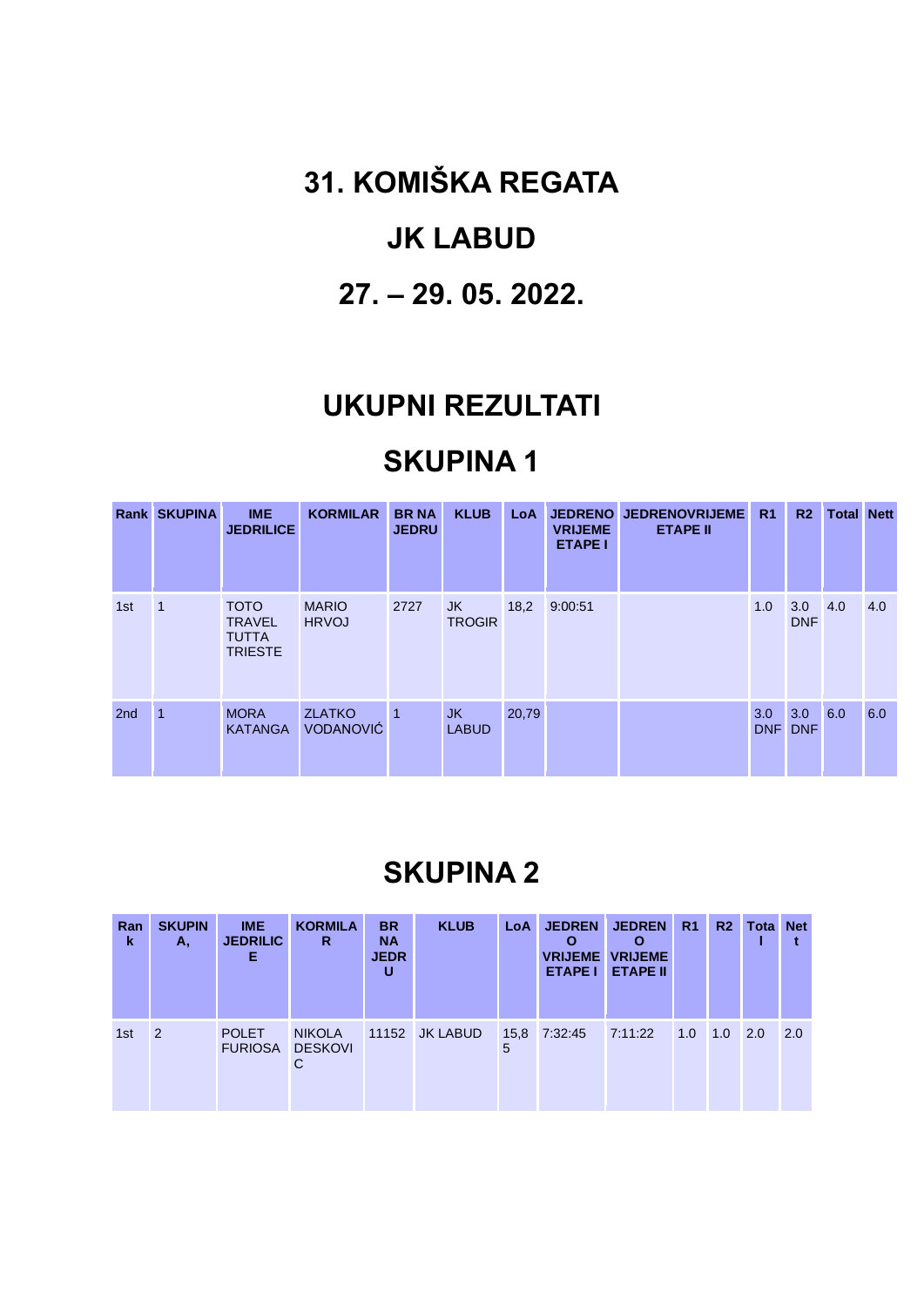| Ran<br>$\mathbf k$ | <b>SKUPIN</b><br><b>A</b> , | <b>IME</b><br><b>JEDRILIC</b><br>Е | <b>KORMILA</b><br>$\mathsf{R}$      | <b>BR</b><br><b>NA</b><br><b>JEDR</b><br>U | <b>KLUB</b>                                 | LoA       | <b>JEDREN</b><br>$\mathbf{o}$<br><b>VRIJEME</b><br><b>ETAPE I</b> | <b>JEDREN</b><br>$\mathbf{o}$<br><b>VRIJEME</b><br><b>ETAPE II</b> | R <sub>1</sub>        | R <sub>2</sub>                  | <b>Tota Net</b> | t                     |
|--------------------|-----------------------------|------------------------------------|-------------------------------------|--------------------------------------------|---------------------------------------------|-----------|-------------------------------------------------------------------|--------------------------------------------------------------------|-----------------------|---------------------------------|-----------------|-----------------------|
| 2nd                | $\overline{2}$              | <b>BARE V</b>                      | <b>ANTE</b><br><b>VANJAKA</b>       | 3732                                       | <b>JK LABUD</b>                             | 15,9<br>8 | 9:00:52                                                           |                                                                    | 2.0                   | 7.0<br><b>DN</b><br>F           | 9.0             | 9.0                   |
| 3rd                | $\overline{2}$              | <b>BARBA</b><br><b>BRANKO</b>      | <b>FILIP</b><br><b>ZORIČIĆ</b>      | 4311                                       | <b>JK LABUD</b>                             | 13,7<br>5 | 10:00:52                                                          |                                                                    | 3.0                   | 7.0<br><b>DN</b><br>F           | 10.0            | 10.<br>$\mathbf{0}$   |
| 4th                | $\overline{2}$              | <b>KARLA</b>                       | <b>IVO</b><br><b>HAJDUK</b>         | 2354                                       | <b>JK</b><br><b>STROŽANA</b><br>$\mathbf C$ | 13,5<br>5 |                                                                   |                                                                    | 7.0<br><b>DN</b><br>F | 7.0<br><b>DN</b><br>F           | 14.0            | 14.<br>$\Omega$       |
| 4th                | $\overline{2}$              | <b>KARPO</b>                       | <b>MATIC</b><br><b>VRECKO</b>       | 1715                                       |                                             | 13,5<br>8 |                                                                   |                                                                    | 7.0<br><b>DN</b><br>F | 7.0<br><b>DN</b><br>F           | 14.0            | 14.<br>$\mathbf 0$    |
| 4th                | $\overline{2}$              | <b>TARAI</b>                       | <b>MARIN</b><br><b>LOVROVI</b><br>Ć | 2309                                       | <b>JK RIJEKA</b>                            | 13,6<br>8 |                                                                   |                                                                    | 7.0<br><b>DN</b><br>F | 7.0<br><b>DN</b><br>$\mathsf F$ | 14.0            | 14.<br>$\overline{0}$ |

| Ran<br>k        | <b>SKUPIN</b><br>A | <b>IME</b><br><b>JEDRILIC</b><br>Е | <b>KORMILAR</b>                                | <b>BR NA</b><br><b>JEDR</b><br>U | <b>KLUB</b>                                      | LoA       | <b>JEDREN</b><br>O<br><b>VRIJEME</b><br><b>ETAPE I</b> | <b>JEDREN</b><br>$\mathbf{o}$<br><b>VRIJEME</b><br><b>ETAPE II</b> | R <sub>1</sub>        | R <sub>2</sub> | Tota | <b>Net</b> |
|-----------------|--------------------|------------------------------------|------------------------------------------------|----------------------------------|--------------------------------------------------|-----------|--------------------------------------------------------|--------------------------------------------------------------------|-----------------------|----------------|------|------------|
| 1st             | 3                  | <b>GRINGO 3</b>                    | <b>ROBERT</b><br><b>SANDALIĆ</b>               | 6483                             | JK.<br><b>USKOK</b>                              | 12,4<br>1 | 9:02:03                                                | 8:40:17                                                            | 1.0                   | 2.0            | 3.0  | 3.0        |
| 2 <sub>nd</sub> | 3                  | <b>SCORPIO</b>                     | <b>KREŠIMIR</b><br><b><i>DAKULOVI</i></b><br>Ć | 4144                             | <b>JK</b><br><b>MARINA</b><br><b>KAŠTEL</b><br>A | 13,3<br>5 |                                                        | 7:32:49                                                            | 5.0<br><b>DN</b><br>F | 1.0            | 6.0  | 6.0        |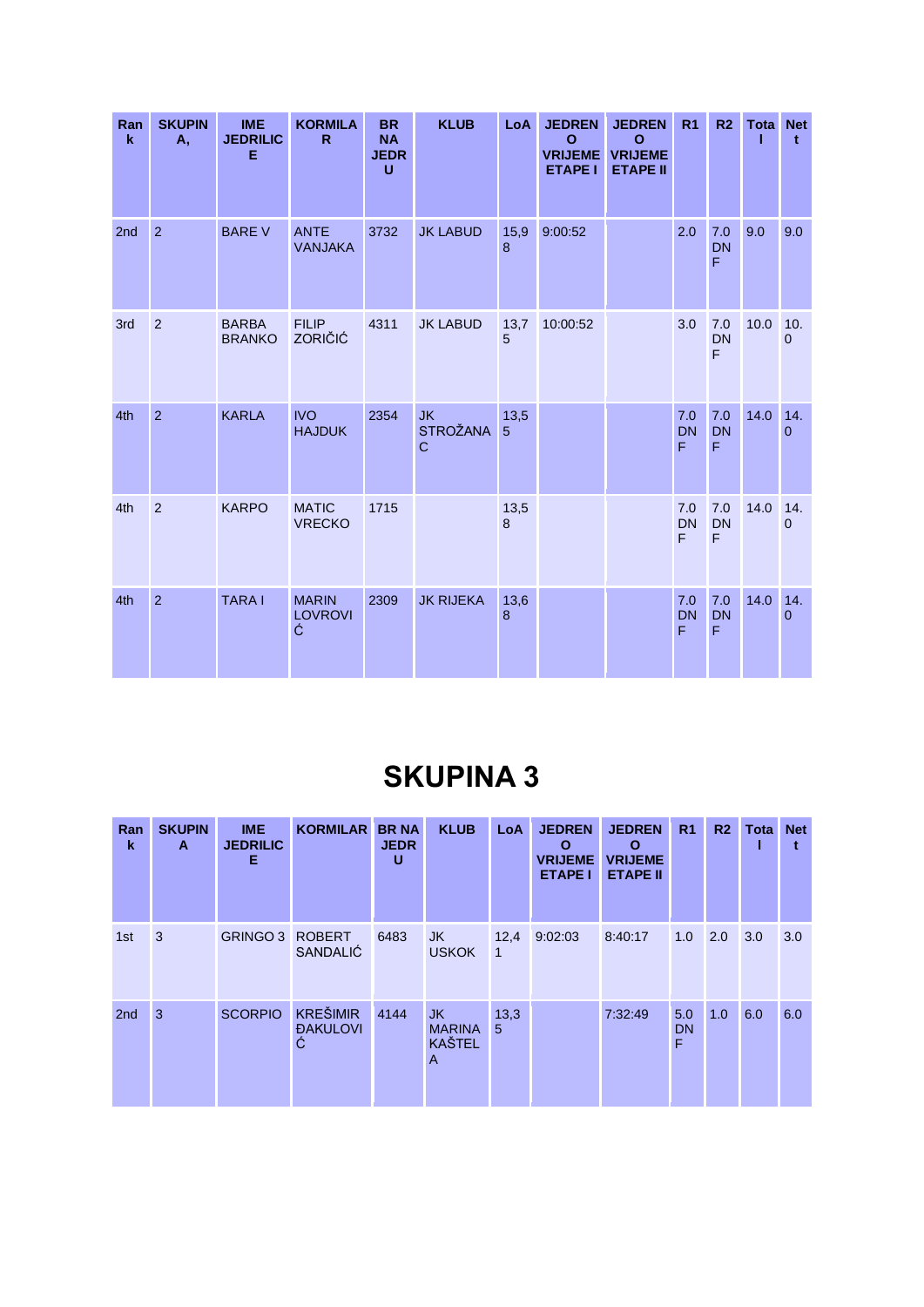| Ran<br>k | <b>SKUPIN</b><br>A | <b>IME</b><br><b>JEDRILIC</b><br>Е | <b>KORMILAR</b>                | <b>BR NA</b><br><b>JEDR</b><br>U | <b>KLUB</b>               | LoA       | <b>JEDREN</b><br>O<br><b>VRIJEME</b><br><b>ETAPE I</b> | <b>JEDREN</b><br>$\mathbf{o}$<br><b>VRIJEME</b><br><b>ETAPE II</b> | R <sub>1</sub>        | R <sub>2</sub>        | Tota | <b>Net</b>          |
|----------|--------------------|------------------------------------|--------------------------------|----------------------------------|---------------------------|-----------|--------------------------------------------------------|--------------------------------------------------------------------|-----------------------|-----------------------|------|---------------------|
| 3rd      | 3                  | <b>JANMAR</b>                      | <b>PETAR</b><br><b>LJUBAS</b>  | 4444                             | <b>JK</b><br><b>LABUD</b> | 12,9<br>3 |                                                        |                                                                    | 5.0<br><b>DN</b><br>F | 5.0<br>DN<br>F        | 10.0 | 10.<br>$\mathbf 0$  |
| 3rd      | 3                  | <b>ROCKETA</b>                     | <b>MLADEN</b><br><b>CRLJEN</b> | 2006                             | <b>JK SPLIT</b> 12,9      | 2         |                                                        |                                                                    | 5.0<br><b>DN</b><br>F | 5.0<br><b>DN</b><br>F | 10.0 | 10.<br>$\mathbf{0}$ |

| Ran<br>$\mathbf k$ | <b>SKUPIN</b><br>A | <b>IME</b><br><b>JEDRILICE</b> | <b>KORMILA</b><br>$\mathsf{R}$ | <b>BR</b><br><b>NA</b><br><b>JEDR</b><br>Ü | <b>KLUB</b>               | LoA       | <b>JEDREN</b><br>O<br><b>VRIJEME</b><br><b>ETAPE I</b> | <b>JEDREN</b><br>$\mathbf{o}$<br><b>VRIJEME</b><br><b>ETAPE II</b> | R <sub>1</sub>        | R <sub>2</sub>        | Tota | <b>Net</b><br>$\mathbf t$ |
|--------------------|--------------------|--------------------------------|--------------------------------|--------------------------------------------|---------------------------|-----------|--------------------------------------------------------|--------------------------------------------------------------------|-----------------------|-----------------------|------|---------------------------|
| 1st                | $\overline{4}$     | <b>DUBROVNI</b><br>K           | <b>TONČI</b><br><b>KORDIĆ</b>  | 1933                                       | <b>JK</b><br><b>ORSAN</b> | 11,9<br>9 | 9:39:46                                                |                                                                    | 1.0                   | 9.0<br><b>DN</b><br>F | 10.0 | 10.<br>0                  |
| 2nd                | $\overline{4}$     | <b>ADIO</b><br><b>PAMETI2</b>  | <b>IGOR</b><br><b>GLIHA</b>    | 762                                        | <b>JK</b><br><b>LABUD</b> | 11,8      |                                                        |                                                                    | 9.0<br><b>DN</b><br>F | 9.0<br><b>DN</b><br>F | 18.0 | 18.<br>$\mathbf{0}$       |
| 2nd                | $\overline{4}$     | <b>CORAL VII</b>               | ŽELJKO<br>ŠIMČIĆ               | 1085                                       | <b>JK</b><br>ŠPINUT       | 11,6      |                                                        |                                                                    | 9.0<br><b>DN</b><br>F | 9.0<br><b>DN</b><br>F | 18.0 | 18.<br>$\overline{0}$     |
| 2nd                | $\overline{4}$     | ERCO D'                        | <b>IZTOK</b><br><b>SVETINA</b> | 6482                                       | <b>JK VAL</b>             | 11,9<br>9 |                                                        |                                                                    | 9.0<br><b>DN</b><br>F | 9.0<br><b>DN</b><br>F | 18.0 | 18.<br>$\overline{0}$     |
| 2nd                | $\overline{4}$     | <b>GURU</b>                    | <b>IVAN</b><br><b>VULIĆ</b>    | 1555                                       | <b>JK</b><br><b>LABUD</b> | 11,2      |                                                        |                                                                    | 9.0<br><b>DN</b><br>F | 9.0<br><b>DN</b><br>F | 18.0 | 18.<br>$\overline{0}$     |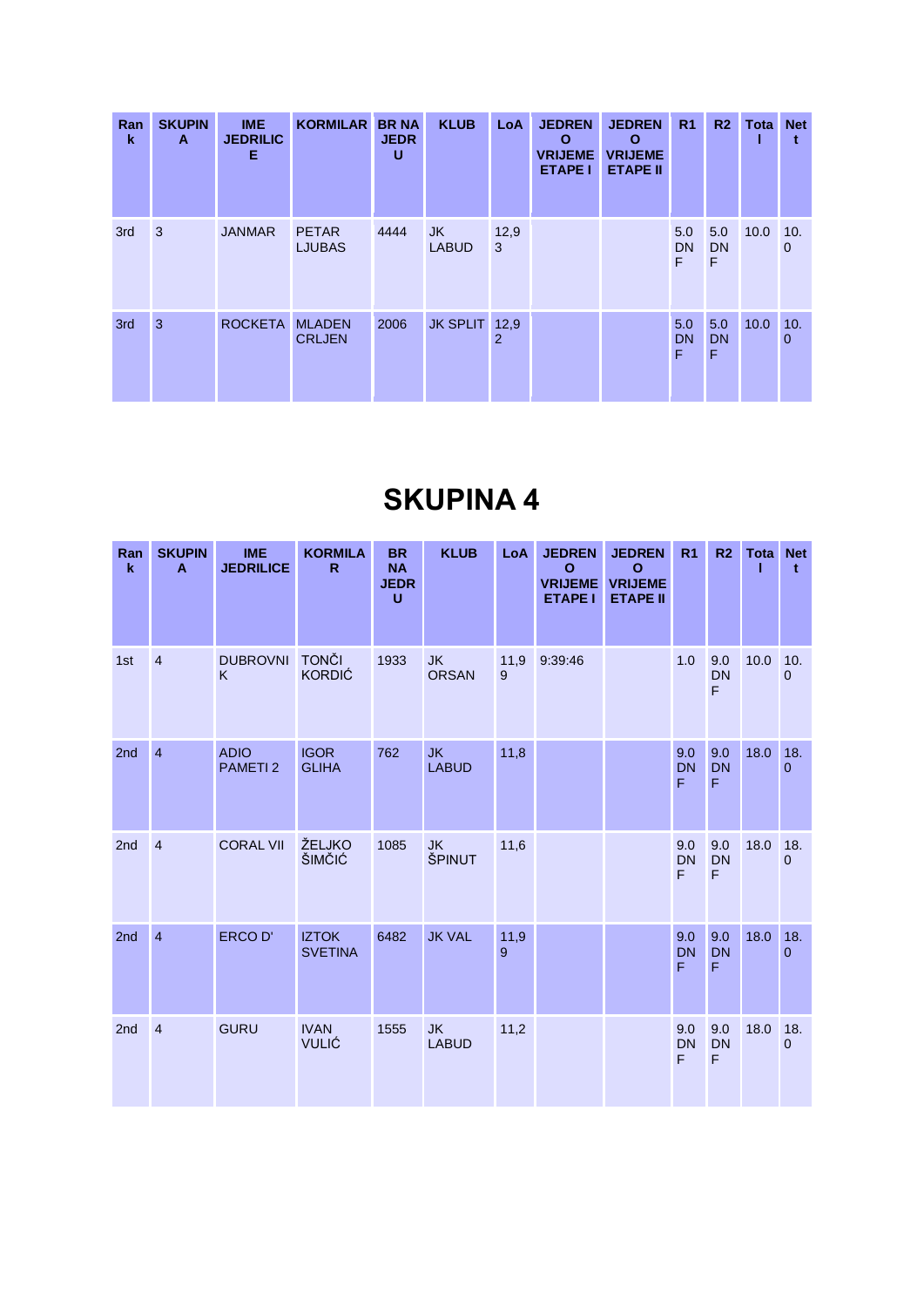| Ran<br>$\mathbf k$ | <b>SKUPIN</b><br>A | <b>IME</b><br><b>JEDRILICE</b> | <b>KORMILA</b><br>R.                             | <b>BR</b><br><b>NA</b><br><b>JEDR</b><br>U | <b>KLUB</b>                          | <b>LoA</b> | <b>JEDREN</b><br>O<br><b>VRIJEME</b><br><b>ETAPE I</b> | <b>JEDREN</b><br>O<br><b>VRIJEME</b><br><b>ETAPE II</b> | R <sub>1</sub>        | R2                    | <b>Tota Net</b> |                 |
|--------------------|--------------------|--------------------------------|--------------------------------------------------|--------------------------------------------|--------------------------------------|------------|--------------------------------------------------------|---------------------------------------------------------|-----------------------|-----------------------|-----------------|-----------------|
| 2nd                | $\overline{4}$     | <b>KANINVIN</b>                | <b>NIKOLA</b><br>ČEGEC                           | 2282                                       | JK.<br><b>SAMOBO</b><br>$\mathsf{R}$ | 11,6       |                                                        |                                                         | 9.0<br><b>DN</b><br>F | 9.0<br><b>DN</b><br>F | 18.0            | 18.<br>$\Omega$ |
| 2 <sub>nd</sub>    | $\overline{4}$     | MR.J                           | <b>DAMIR</b><br><b>DESABOT</b><br>$\overline{A}$ | 4465                                       | <b>JK VAL</b>                        | 11,1<br>1  |                                                        |                                                         | 9.0<br><b>DN</b><br>F | 9.0<br><b>DN</b><br>F | 18.0            | 18.<br>$\Omega$ |
| 2nd                | $\overline{4}$     | <b>SAN</b><br><b>GIROLAMO</b>  | <b>NIKŠA</b><br><b>RADIŠIĆ</b>                   | $\overline{0}$                             | <b>JK</b><br><b>LABUD</b>            | 11,9<br>5  |                                                        |                                                         | 9.0<br><b>DN</b><br>F | 9.0<br><b>DN</b><br>F | 18.0            | 18.<br>$\Omega$ |

| Ran<br>$\mathbf k$ | <b>SKUPIN</b><br>A | <b>IME</b><br><b>JEDRILICE</b> | <b>KORMILAR</b>                       | <b>BRNA</b><br><b>JEDR</b><br>$\mathbf{U}$ | <b>KLUB</b>                   | LoA       | <b>JEDREN</b><br>$\mathbf{o}$<br><b>VRIJEME</b><br><b>ETAPE I</b> | <b>JEDREN</b><br>$\mathbf{o}$<br><b>VRIJEME</b><br><b>ETAPE II</b> | R <sub>1</sub>        | R <sub>2</sub>        | Tota | <b>Net</b><br>$\mathbf t$ |
|--------------------|--------------------|--------------------------------|---------------------------------------|--------------------------------------------|-------------------------------|-----------|-------------------------------------------------------------------|--------------------------------------------------------------------|-----------------------|-----------------------|------|---------------------------|
| 1st                | 5                  | <b>MAREUS 3</b>                | <b>DENIS</b><br><b>STANOJEVI</b><br>Ć | 2436                                       | <b>JK</b><br><b>LABUD</b>     | 11        | 8:51:22                                                           | 8:27:15                                                            | 1.0                   | 1.0                   | 2.0  | 2.0                       |
| 2nd                | 5                  | <b>MAGNUM</b><br>X3            | <b>MILAN</b><br><b>PIVALICA</b>       | 1142                                       | JK.<br><b>LABUD</b>           | 10,9<br>5 | 10:59:05                                                          |                                                                    | 2.0                   | 7.0<br><b>DN</b><br>F | 9.0  | 9.0                       |
| 3rd                | 5                  | <b>JADRANK</b><br>A            | <b>ĐURO</b><br><b>SEKELJ</b>          | 359                                        | <b>JK</b><br><b>USKO</b><br>K | 10,9<br>9 |                                                                   |                                                                    | 7.0<br><b>DN</b><br>F | 7.0<br><b>DN</b><br>F | 14.0 | 14.<br>$\mathbf{0}$       |
| 3rd                | $\overline{5}$     | <b>MAKAKAD</b><br>A            | <b>DAVOR</b><br><b>BUMBAK</b>         | 4575                                       | <b>JK</b><br><b>ZENTA</b>     | 10,9<br>5 |                                                                   |                                                                    | 7.0<br><b>DN</b><br>F | 7.0<br><b>DN</b><br>F | 14.0 | 14.<br>$\overline{0}$     |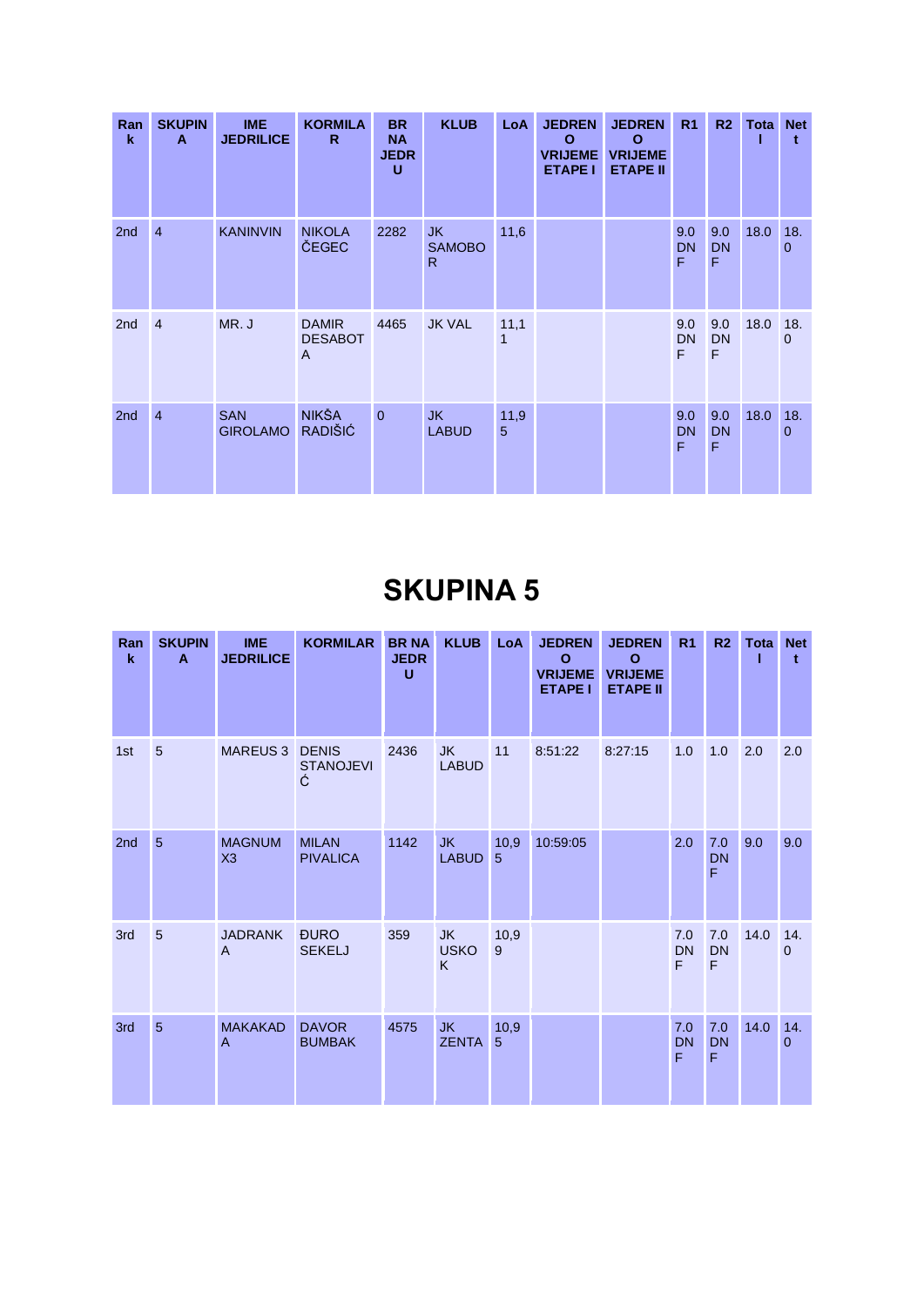| Ran<br>k | <b>SKUPIN</b><br>A | <b>IME</b><br><b>JEDRILICE</b> | <b>KORMILAR</b>                                   | <b>BR NA</b><br><b>JEDR</b><br>U | <b>KLUB</b>      | LoA       | <b>JEDREN</b><br>$\mathbf{o}$<br><b>VRIJEME</b><br><b>ETAPE I</b> | <b>JEDREN</b><br>$\mathbf{o}$<br><b>VRIJEME</b><br><b>ETAPE II</b> | R <sub>1</sub>        | R <sub>2</sub>        | Tota | <b>Net</b>          |
|----------|--------------------|--------------------------------|---------------------------------------------------|----------------------------------|------------------|-----------|-------------------------------------------------------------------|--------------------------------------------------------------------|-----------------------|-----------------------|------|---------------------|
| 3rd      | $5\overline{5}$    | <b>MALDUK</b>                  | <b>BARTUL</b><br><b>LJUBANOVI</b><br>$\mathsf{C}$ | 2811                             | JK<br>ŠPINU<br>Т | 10,9<br>5 |                                                                   |                                                                    | 7.0<br><b>DN</b><br>F | 7.0<br><b>DN</b><br>F | 14.0 | 14.<br>$\mathbf 0$  |
| 3rd      | $5\overline{5}$    | <b>ULTRA</b><br><b>FIRST</b>   | <b>MARIN</b><br><b>LIŠIĆ</b>                      | 2796                             |                  | 10,9<br>8 |                                                                   |                                                                    | 7.0<br><b>DN</b><br>F | 7.0<br><b>DN</b><br>F | 14.0 | 14.<br>$\mathbf{0}$ |

| Ran<br>$\bf k$ | <b>SKUPIN</b><br>$\mathbf{A}$ | <b>IME</b><br><b>JERILICE</b>     | <b>KORMILA</b><br>$\mathsf{R}$     | <b>BR</b><br><b>NA</b><br><b>JEDR</b><br>U | <b>KLUB</b>                 | LoA  | <b>JEDREN</b><br>$\mathbf{o}$<br><b>VRIJEME</b><br><b>ETAPE I</b> | <b>JEDREN</b><br>$\mathbf{o}$<br><b>VRIJEME</b><br><b>ETAPE II</b> | R <sub>1</sub>                          | R <sub>2</sub>                                    | <b>Tota</b> | <b>Net</b><br>$\mathbf{t}$ |
|----------------|-------------------------------|-----------------------------------|------------------------------------|--------------------------------------------|-----------------------------|------|-------------------------------------------------------------------|--------------------------------------------------------------------|-----------------------------------------|---------------------------------------------------|-------------|----------------------------|
| 1st            | $6\phantom{1}$                | JUŽNI<br><b>VJETAR</b>            | <b>JADRAN</b><br><b>GAMULIN</b>    | 242                                        | <b>JK</b><br><b>ORSAN</b>   | 9,86 |                                                                   | 8:50:15                                                            | 17.<br>$\mathbf{0}$<br><b>DN</b><br>F   | 1.0                                               | 18.0        | 18.<br>$\mathbf 0$         |
| 2nd            | $6\phantom{a}$                | <b>ESPERANZ</b><br>$\overline{A}$ | <b>JOŠKO</b><br><b>DUJMOV</b>      | 232                                        | <b>JK</b><br><b>GIRIČIĆ</b> | 9,99 |                                                                   |                                                                    | 17.<br>$\mathbf{0}$<br><b>DN</b><br>F   | 17.<br>$\overline{0}$<br><b>DN</b><br>$\mathsf F$ | 34.0        | 34.<br>$\Omega$            |
| 2nd            | $6\phantom{a}$                | <b>ORION</b>                      | <b>IGOR</b><br><b>PETROVI</b><br>Ć | 2000                                       | JK<br><b>ZENTA</b>          | 9,91 |                                                                   |                                                                    | 17.<br>$\overline{0}$<br><b>DN</b><br>F | 17.<br>$\overline{0}$<br><b>DN</b><br>F.          | 34.0        | 34.<br>$\mathbf{0}$        |
| 2nd            | $6\phantom{a}$                | <b>MATARAN</b><br>32              | <b>IVO</b><br><b>MATIĆ</b>         | 182                                        | <b>JK</b><br><b>LABUD</b>   | 9,69 |                                                                   |                                                                    | 17.<br>$\mathbf{0}$<br><b>DN</b><br>F   | 17.<br>$\mathbf{0}$<br><b>DN</b><br>F             | 34.0        | 34.<br>$\Omega$            |
| 2nd            | $6\phantom{a}$                | <b>MUNJEK RS</b>                  | <b>DUŠKO</b><br><b>TOMIĆ</b>       | 2739                                       | <b>JK</b><br><b>LABUD</b>   | 9,99 |                                                                   |                                                                    | 17.<br>$\overline{0}$<br><b>DN</b><br>F | 17.<br>$\overline{0}$<br><b>DN</b><br>F.          | 34.0        | 34.<br>$\mathbf 0$         |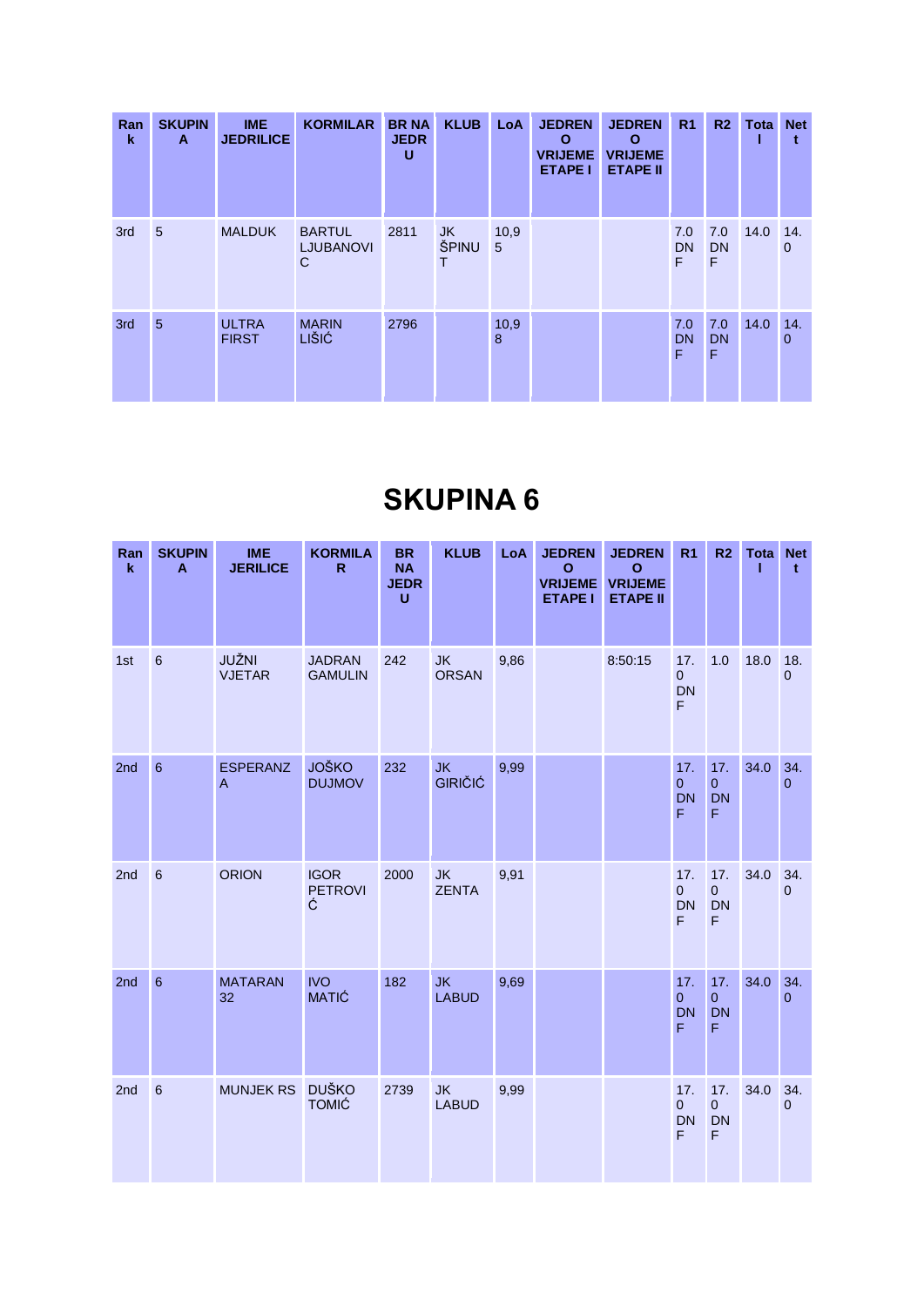| Ran<br>$\mathbf k$ | <b>SKUPIN</b><br>A | <b>IME</b><br><b>JERILICE</b>       | <b>KORMILA</b><br>$\mathsf{R}$       | <b>BR</b><br><b>NA</b><br><b>JEDR</b><br>U | <b>KLUB</b>                               | LoA       | <b>JEDREN</b><br>$\mathbf{o}$<br><b>VRIJEME</b><br><b>ETAPE I</b> | <b>JEDREN</b><br>$\mathbf{o}$<br><b>VRIJEME</b><br><b>ETAPE II</b> | R <sub>1</sub>                           | R <sub>2</sub>                                    | <b>Tota Net</b><br>ı | $\mathbf t$           |
|--------------------|--------------------|-------------------------------------|--------------------------------------|--------------------------------------------|-------------------------------------------|-----------|-------------------------------------------------------------------|--------------------------------------------------------------------|------------------------------------------|---------------------------------------------------|----------------------|-----------------------|
| 2nd                | $6\phantom{1}$     | <b>FILOMENA</b>                     | <b>BOŽIDAR</b><br><b>RADIĆ</b>       | 669                                        | <b>JK</b><br><b>LABUD</b>                 | 9,7       |                                                                   |                                                                    | 17.<br>$\mathbf{0}$<br>DN<br>F.          | 17.<br>$\mathbf{0}$<br><b>DN</b><br>$\mathsf F$   | 34.0                 | 34.<br>$\overline{0}$ |
| 2nd                | $6\phantom{1}6$    | <b>SARA</b>                         | <b>VLADO</b><br><b>KRANJC</b>        | 701                                        | <b>JK</b><br><b>MORNA</b><br>$\mathsf{R}$ | 9,91      |                                                                   |                                                                    | 17.<br>$\mathbf{0}$<br><b>DN</b><br>F    | 17.<br>$\mathbf{0}$<br><b>DN</b><br>F             | 34.0                 | 34.<br>$\mathbf{0}$   |
| 2nd                | $6\phantom{1}6$    | <b>SPYRIDIA</b>                     | <b>DARKO</b><br><b>BARVIĆ</b>        | 1385                                       | <b>JK</b><br><b>SPLIT</b>                 | 9,52      |                                                                   |                                                                    | 17.<br>$\pmb{0}$<br><b>DN</b><br>F       | 17.<br>$\pmb{0}$<br><b>DN</b><br>$\mathsf F$      | 34.0                 | 34.<br>$\overline{0}$ |
| 2nd                | $6\phantom{1}6$    | <b>STINA</b>                        | <b>STIPE</b><br><b>SUMIĆ</b>         | 2500                                       | <b>JK</b><br><b>LABUD</b>                 | 10,1<br>8 |                                                                   |                                                                    | 17.<br>$\overline{0}$<br><b>DN</b><br>F  | 17.<br>$\mathbf{0}$<br><b>DN</b><br>F             | 34.0                 | 34.<br>$\overline{0}$ |
| 2nd                | $6\phantom{1}6$    | <b>TRINAJSTIC</b><br>$\overline{A}$ | <b>JURE</b><br><b>ZULE</b>           | 1713                                       | <b>JK</b><br><b>LABUD</b>                 | 9,75      |                                                                   |                                                                    | 17.<br>$\pmb{0}$<br><b>DN</b><br>F       | 17.<br>$\mathbf{0}$<br><b>DN</b><br>F             | 34.0                 | 34.<br>$\overline{0}$ |
| 2nd                | $6\phantom{1}6$    | <b>TUNA</b>                         | <b>MIHOVIL</b><br><b>GATTIN</b>      | 526                                        | <b>JK</b><br><b>LABUD</b>                 | 9,9       |                                                                   |                                                                    | 17.<br>$\mathbf{0}$<br><b>DN</b><br>F    | 17.<br>$\mathbf{0}$<br><b>DN</b><br>F             | 34.0                 | 34.<br>$\overline{0}$ |
| 2nd                | $6\phantom{a}$     | <b>VJERA</b>                        | <b>NENAD</b><br><b>KOTNIK</b>        | 942                                        | <b>JK</b><br><b>LABUD</b>                 | 9,7       |                                                                   |                                                                    | 17.<br>$\overline{0}$<br><b>DN</b><br>F. | 17.<br>$\overline{0}$<br><b>DN</b><br>F           | 34.0                 | 34.<br>$\overline{0}$ |
| 2nd                | $\,6\,$            | <b>WHISPER</b>                      | <b>MLADEN</b><br><b>KUZMANI</b><br>Ć | 1626                                       | <b>JK</b><br><b>LABUD</b>                 | 9,99      |                                                                   |                                                                    | 17.<br>$\overline{0}$<br>DN<br>F.        | 17.<br>$\overline{0}$<br><b>DN</b><br>F           | 34.0                 | 34.<br>$\overline{0}$ |
| 2nd                | $6\phantom{1}6$    | <b>FARABUT</b>                      | <b>LOVRE</b><br><b>PERHAT</b>        | 1482                                       | <b>JK</b><br><b>MORNA</b><br>$\mathsf{R}$ | 9,45      |                                                                   |                                                                    | 17.<br>$\overline{0}$<br><b>DN</b><br>F. | 17.<br>$\overline{0}$<br><b>DN</b><br>$\mathsf F$ | 34.0                 | 34.<br>$\overline{0}$ |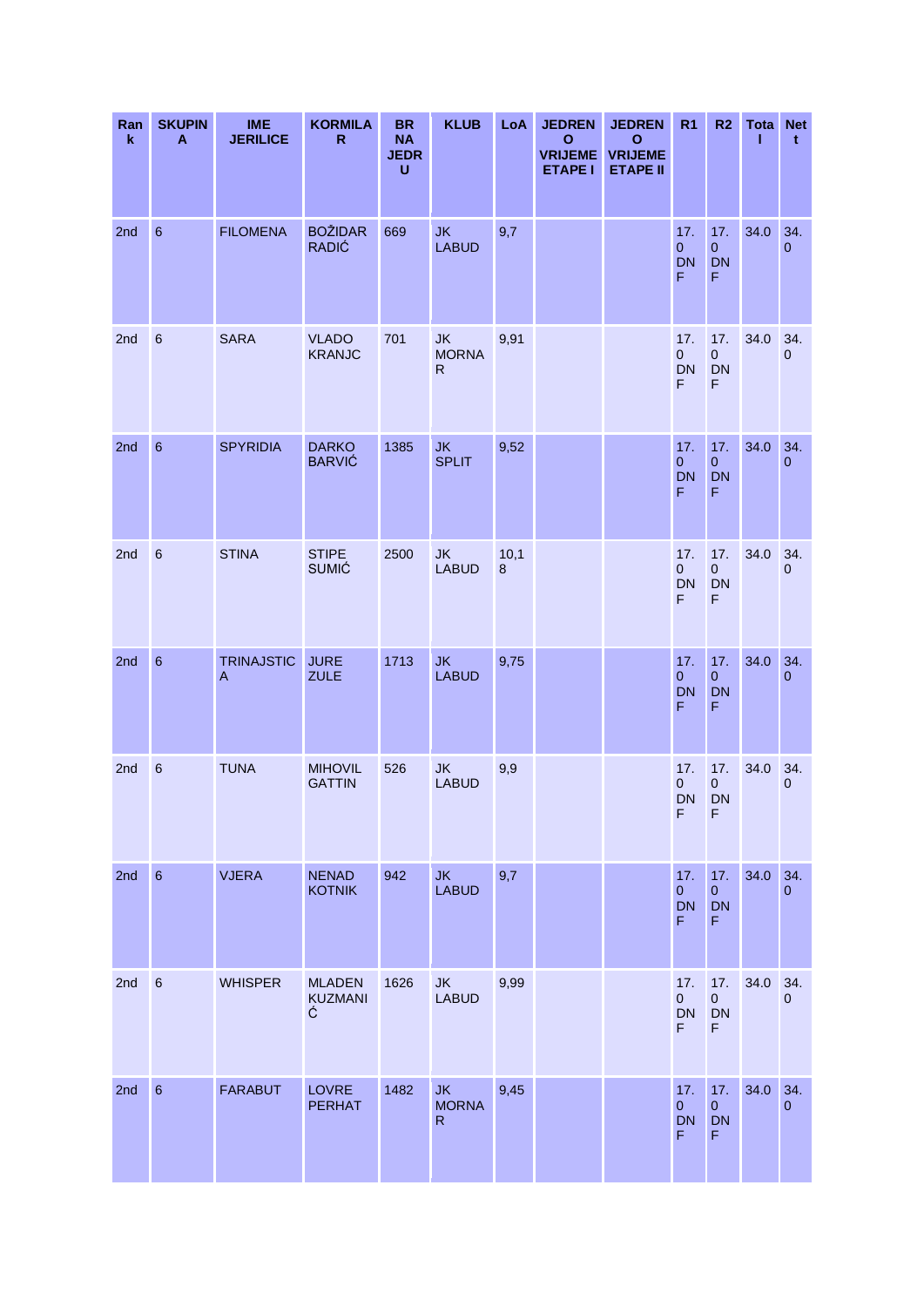| Ran<br>$\mathbf k$ | <b>SKUPIN</b><br>A | <b>IME</b><br><b>JERILICE</b> | <b>KORMILA</b><br>R.                 | <b>BR</b><br><b>NA</b><br><b>JEDR</b><br>U | <b>KLUB</b>         | LoA  | <b>JEDREN</b><br>$\Omega$<br><b>VRIJEME</b><br><b>ETAPE I</b> | <b>JEDREN</b><br>$\mathbf{o}$<br><b>VRIJEME</b><br><b>ETAPE II</b> | R <sub>1</sub>                        | R2                                    | <b>Tota Net</b> |                     |
|--------------------|--------------------|-------------------------------|--------------------------------------|--------------------------------------------|---------------------|------|---------------------------------------------------------------|--------------------------------------------------------------------|---------------------------------------|---------------------------------------|-----------------|---------------------|
| 2 <sub>nd</sub>    | 6                  | SANI DELIĆ                    | <b>GLORIA</b><br><b>DELIĆ</b>        | 351                                        | JK.<br><b>LABUD</b> | 9,5  |                                                               |                                                                    | 17.<br>$\mathbf{0}$<br><b>DN</b><br>F | 17.<br>$\mathbf{0}$<br><b>DN</b><br>F | 34.0 34.        | $\mathbf 0$         |
| 2nd                | 6                  | <b>FUGU</b>                   | <b>DAMIR</b><br><b>KRALJEVI</b><br>Ć | 2540                                       | JK.<br><b>LABUD</b> | 9,52 |                                                               |                                                                    | 17.<br>$\mathbf{0}$<br><b>DN</b><br>F | 17.<br>$\Omega$<br><b>DN</b><br>F     | 34.0            | 34.<br>$\mathbf{0}$ |

| Ran<br>$\mathbf k$ | <b>SKUPIN</b><br>A | <b>IME</b><br><b>JEDRILIC</b><br>Е | <b>KORMILAR</b>                       | <b>BRNA</b><br><b>JEDR</b><br>U | <b>KLUB</b>            | Lo<br>A               | <b>JEDREN</b><br>O<br><b>VRIJEME</b><br><b>ETAPE I</b> | <b>JEDREN</b><br>$\mathbf{o}$<br><b>VRIJEME</b><br><b>ETAPE II</b> | R <sub>1</sub>        | R <sub>2</sub>        | <b>Tota</b> | <b>Net</b> |
|--------------------|--------------------|------------------------------------|---------------------------------------|---------------------------------|------------------------|-----------------------|--------------------------------------------------------|--------------------------------------------------------------------|-----------------------|-----------------------|-------------|------------|
| 1st                | $\overline{7}$     | <b>ADRIATIC</b><br>A               | ANDREJ<br>ŠOOŠ<br><b>MACELJSKI</b>    | 280                             | JK<br><b>SPLIT</b>     | 8,7<br>2              |                                                        |                                                                    | 3.0<br><b>DN</b><br>F | 3.0<br><b>DN</b><br>F | 6.0         | 6.0        |
| 1st                | $\overline{7}$     | <b>JENA Q</b>                      | <b>GORAN</b><br><b>MARTINOVI</b><br>Ć | 2797                            | JK<br><b>LABU</b><br>D | 9,1<br>$\overline{4}$ |                                                        |                                                                    | 3.0<br><b>DN</b><br>F | 3.0<br><b>DN</b><br>F | 6.0         | 6.0        |